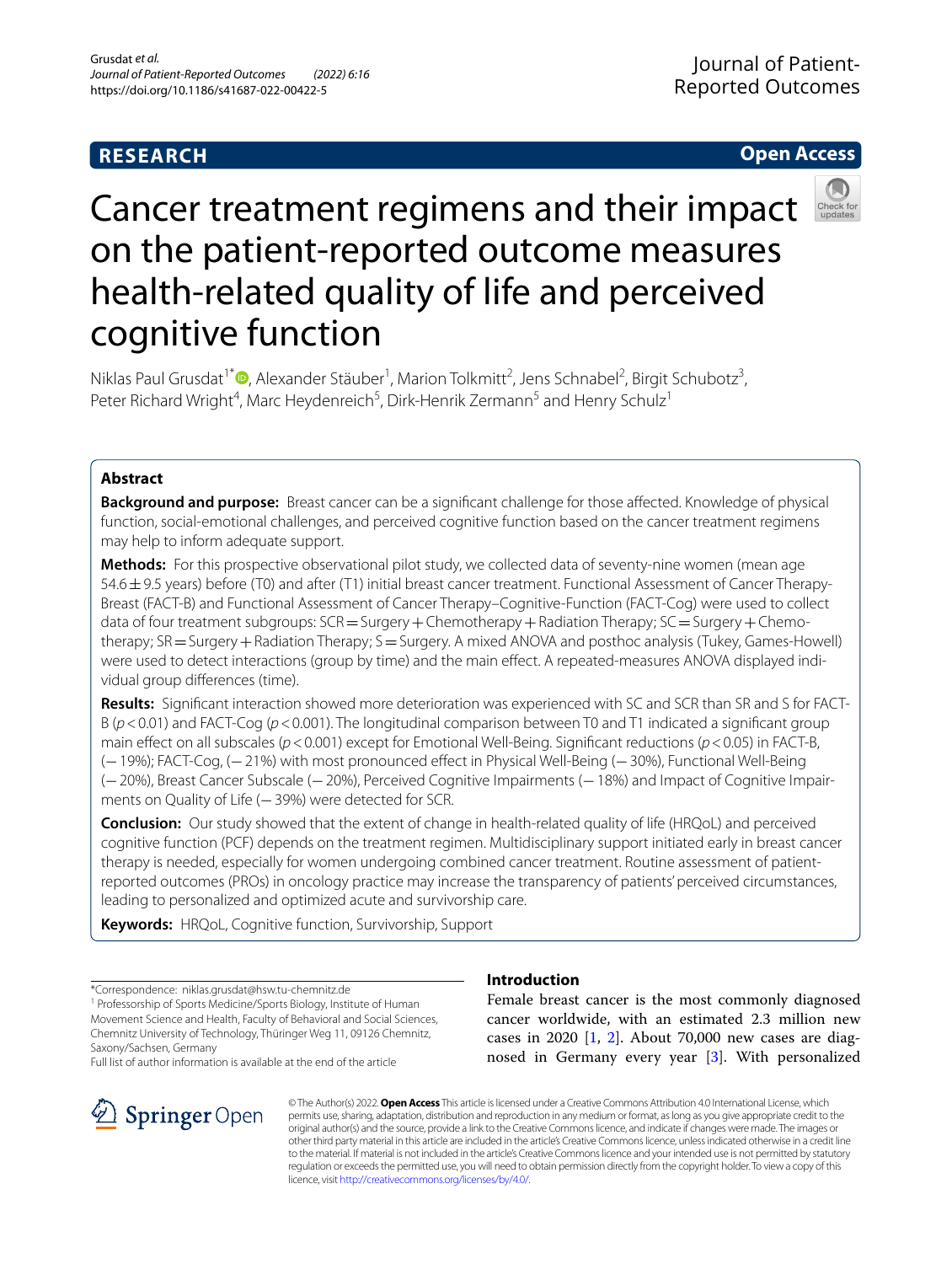medicine, overall survival has improved in recent decades, especially for patients with early-stage disease [\[4](#page-11-3)].

Scientifc research has shown evidence of treatmentassociated social-emotional challenges [[5,](#page-11-4) [6\]](#page-11-5), physicalfunctional limitations [[7,](#page-11-6) [8\]](#page-11-7), and reduced health-related quality of life  $(HRQoL)$  [\[9](#page-11-8)]. Threats linked to women experiencing breast cancer are chemotherapy-related adverse events, including cognitive impairment such as memory loss, inability to concentrate, difficulty in thinking and processing information [\[10](#page-11-9)[–12\]](#page-11-10). Especially at an early stage in life, unmanaged deficits may lead to the inability to function in the workplace or handle instrumental daily living activities, such as fnances, shopping, and housekeeping [[13,](#page-11-11) [14](#page-11-12)].

While studies have examined the impact of breast cancer patients receiving active treatment, there are inconsistencies regarding the application of patient reports in routine oncology practice [\[15](#page-11-13), [16](#page-11-14)]. Functional Assessment of Cancer Therapy-Breast (FACT-B) and Functional Assessment of Cancer Therapy–Cognitive-Function (FACT-Cog) have gained scientifc credibility by providing a comprehensive patient-orientated picture about HRQoL and PCF. Patient-reported outcome (PRO) measures may describe prognostic relevant disease progression, subjective perception of symptoms, the prevalence of satisfaction with care, and the patients' point of view on health status  $[17–19]$  $[17–19]$  $[17–19]$ . Close monitoring of the patients' situation appears relevant before initiating medical treatment and follow-up to support unmet care needs and conduct a risk stratifcation.

Alongside the traditional clinical reports, the importance of measuring PRO in patients with breast cancer is required to improve the quality of care [\[20](#page-11-17)[–22](#page-11-18)].

Diferentiating patient-perceived circumstances regarding treatment regimens (chemotherapy, surgery, radiation therapy, endocrine therapy) may personalize and optimize acute and survivorship care. Further carefully observing treatment-specifc conditions may guide the decision-making of a multidisciplinary team of health care specialists. The purpose of the present study was to compare self-reported PROs on HRQoL and PCF in women with breast cancer before and after undergoing various breast cancer treatments.

# **Methods and ethics**

Between April 2018 and April 2020, a total of 120 patients with the frst diagnosis of breast cancer were recruited within the research study "Return" (trial acronym), approved by the Ethics Committee. This study involved humans and addressed health issues. Therefore, it was registered with the German Clinical Trials Register (DRKS). The current study was performed in line with the principles of the Declaration of Helsinki (1986).

# **Recruitment of patients**

All patients were recruited in a Hospital in Chemnitz-Rabenstein, Germany. Within one week after a breast cancer diagnosis, patients were invited for consultation by their oncologist and informed about possible participation in the present study. The Return study is part of a series of projects focusing on supporting the participation in survivorship care measures of ofered follow-up rehabilitation therapy. Moreover, ambulant oncological exercise therapy groups in survivorship were set up.

Patients were pre-selected and identifed as ineligible for participating in this study after checking the medical record and completion of medical history interview with previous invasive malignancy, other malignant tumors, cancer cell metastasis, untreated pulmonary hypertension, diagnosed dementia, and chronic obstructive pulmonary disease. Participants were also excluded due to missing values in the questionnaires, declining consent, or being lost to follow-up. Participants had the opportunity to discuss their participation and read and consider the research information leafet. A sufficient time  $(> 24 h)$  to reflect on the implications of participating in the study was provided. The response rate was 71%. Inclusion criteria for this analysis were patients' written informed consent, a recent diagnosis of untreated female breast cancer, age < 70 years. Eighty-fve participants who had not initiated cancer treatment met the inclusion criteria and completed the medical interventions. A diferentiation into four treatment groups was obtained for statistical analysis of the prospective observational pilot study. Due to ethics and legal considerations, no random assignment occurred. Appointments for the allocated assessments were made immediately and towards the end of medical treatment. Cooperation and coordination between parties involved were required to ensure participation. Further limitations recorded are presented in Fig. [1.](#page-2-0)

# **The return study**

According to evidence-based clinical practice guidelines in oncology, every patient could receive the treatment, which was decided by physicians and in line with informed consent and patient agreement. Additionally, this longitudinal study was analyzed by investigators who were not involved in any interventions or clinical decisions to gather information and compare changes over time. Researchers collected data through questionnaires of women with breast cancer to learn more about the efects of diferent cancer treatments on cognitive health and HRQoL.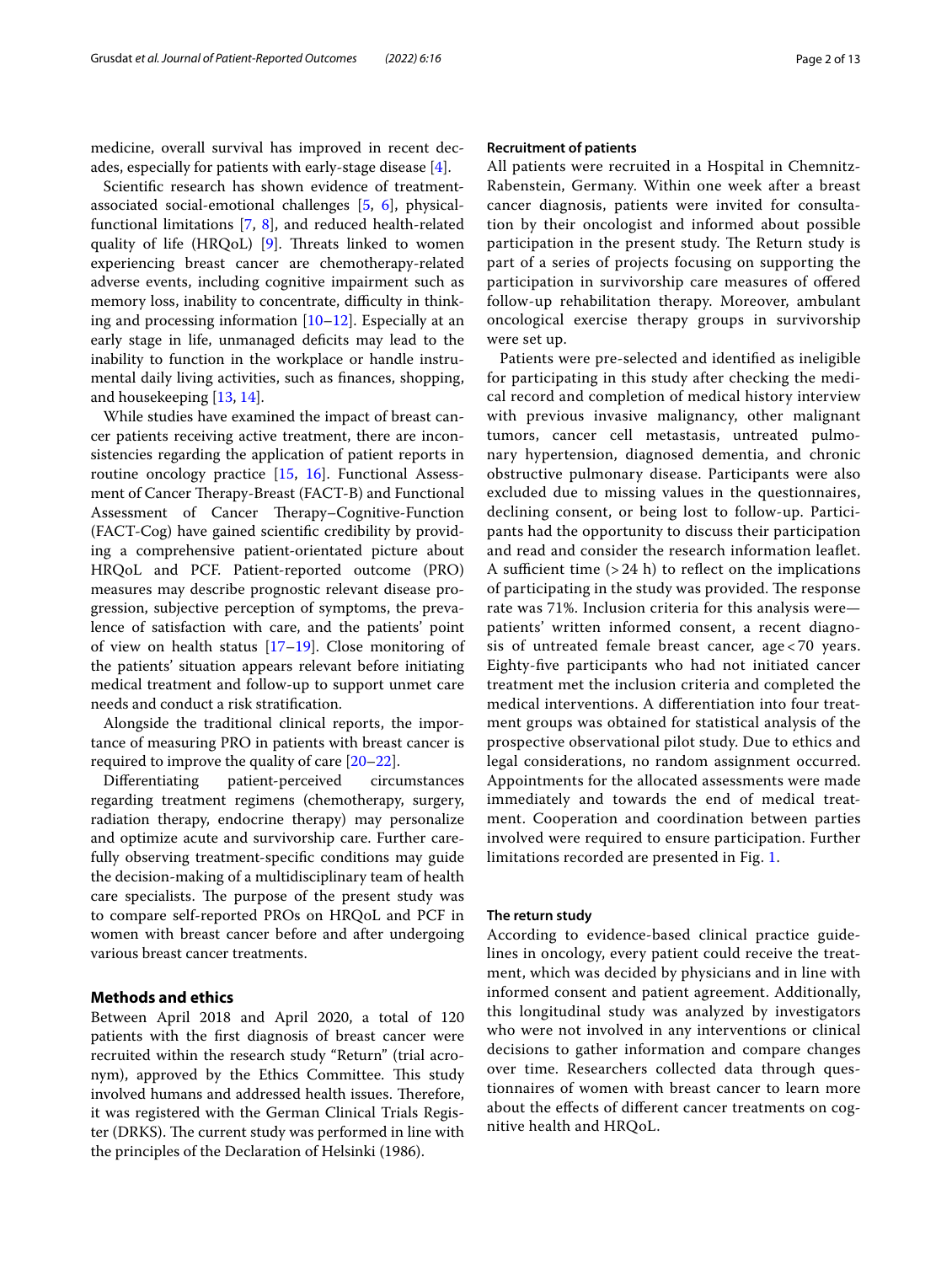

# <span id="page-2-0"></span>**The clinical cancer registry**

With the national German cancer registry law, nationwide epidemiological cancer registries were established in 1995. Consequentially, the German National Cancer Plan worked out a legal basis for national clinical cancer registries (CCR). Existing structures were expanded

to clinical and epidemiological CRs. A joint evaluation point, a central coordination point, a common Tumor database, and a scientifc advisory board were installed.

Physicians and hospitals (service providers) have the statutory duty to notify clinical markers related to cancer, such as tumor localization, tumor pathology,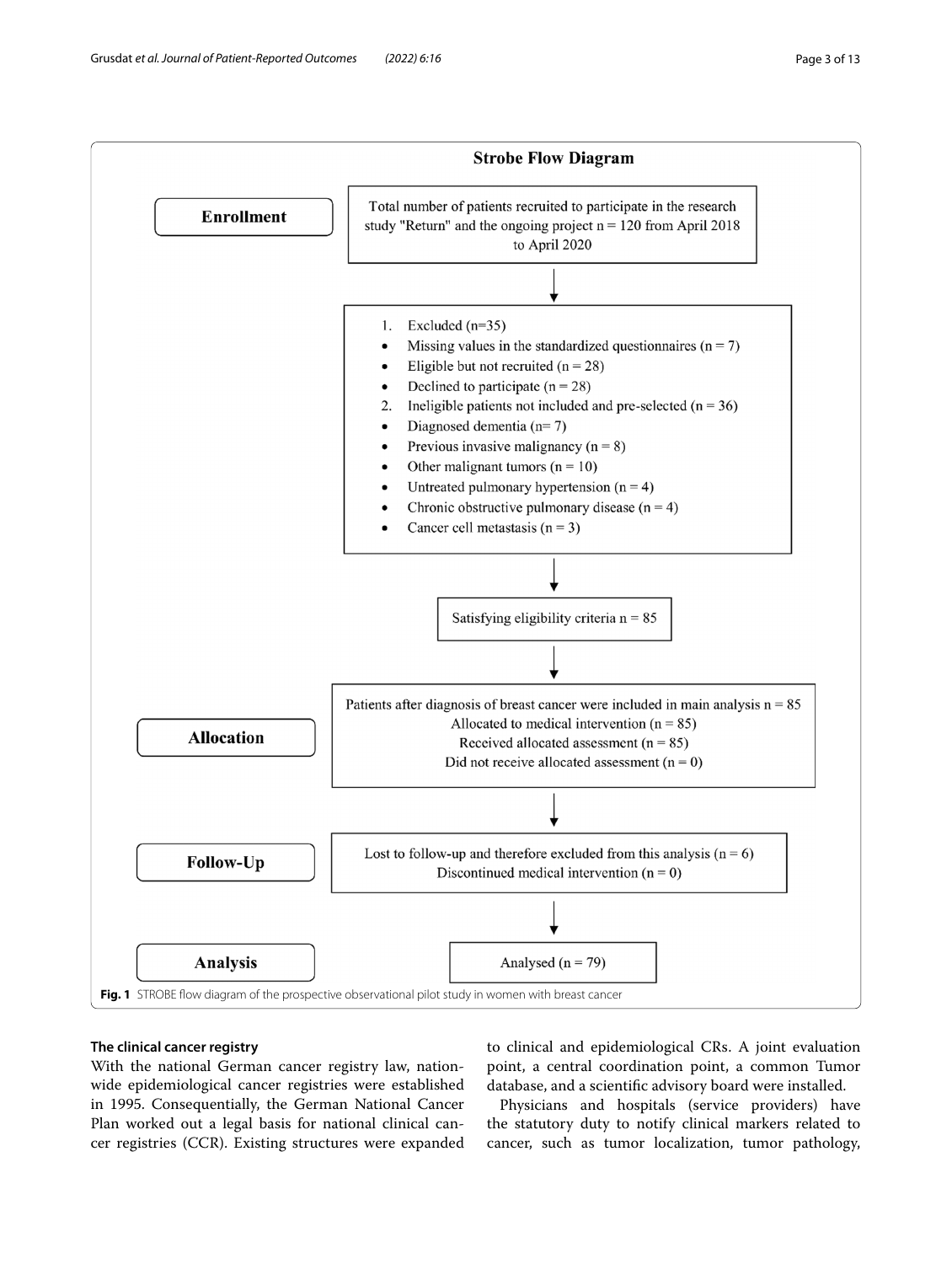estrogen receptor, progesterone receptor, human epidermal growth factor receptor status, parameters for tumor grading, UICC status, and medical interventions. The optimization of linked datasets ofers opportunities for research studies due to access to patient information. All in all, CCRs have the realistic potential to improve oncological health care throughout Germany [[3](#page-11-2), [23\]](#page-11-19). Further, joint activities of all health policies and scientifc actors involved in the fght against cancer are indispensable to continue withstanding the high pressure to innovate, primarily by targeted oncological drugs.

## **Measurements**

All assessments were carried out before (T0) and within one week after completing (T1) conventional cancer treatment (surgery, chemotherapy, radiation therapy). Cases with long-term endocrine therapy continued beyond T1. Based on the variable duration of breast cancer treatment for each woman, repeated testing (T0 and T1) was performed at diferent time intervals. Four treatment subgroups were included for the following analysis (SC, Surgery+Chemotherapy; SCR, Surgery+Chemotherapy + Radiation Therapy; SR, Surgery + Radiation Therapy; S, Surgery). Height and weight were measured with footwear and headwear removed using a standard stadiometer and weigh scale, Seca IEC 601 (Vogel & Halke, Hamburg, Germany). These parameters allowed the calculation of the body mass index (BMI) by using the formula  $\textit{BMI} = \frac{\textit{weight}(\text{kg})}{\textit{height}(\text{m})^2}.$ 

#### **The questionnaires**

Eligible patients were asked to fll out the validated German translations of the Functional Assessment of Cancer Therapy-Breast (FACT-B) and the Functional Assessment of Cancer Therapy–Cognitive Function (FACT-Cog) questionnaires. All patients completed the questionnaires with qualifed personnel available to answer any questions or clarify any meaning. For FACT-B and FACT-Cog, higher scores (negative items were reversescored) indicate a subjectively better HRQoL or PCF. The past seven days as the recall period are covered by both questionnaires, which includes times when patients were undergoing treatment. The FACT-B (version 4) instrument has a score range of 0–148 points and consists of 37 questions and item codes. It is designed to capture fve domains in breast cancer patients: Physical Well-Being (PWB 0 to 28), Social/Family Well-Being (SWB 0 to 28), Emotional Well-Being (EWB 0–24), Functional Well-Being (FWB 0–28), and Breast Cancer Subscale (BCS 0–40). For each question of the subscales, a response is required on a 5-point Likert-type scale (0, not at all; 1, a little bit; 2 some-what; 3, quite a bit; 4, very much) (see Table [1](#page-4-0)) [[17,](#page-11-15) [24](#page-11-20)].

The FACT-Cog version 3 consists of 33 questions and item codes to derive a total score (0 to 132). It has four subscales representing PCF and its impact on quality of life: Perceived Cognitive Impairments (PCI 0–72), Comments From Others (OTH 0–16), Perceived Cognitive Abilities (PCA, 0–28), and Impact of Perceived Cognitive Function on Quality of Life (QoL  $0-16$ ). The Likert-type scales offer the option to identify patients' perceived situation regarding frequency and intensity: PCI,  $\text{OTH} = 0$ , Never; 1, About once a week; 2, Two to three times a week; 3, Nearly every day; 4, Several times a day; and PCA,  $QoL=0$ , not at all; 1, a little bit; 2, some-what; 3, quite a bit; 4, very much (see Table [2](#page-5-0)).

Negatively worded items of the subscales (e.g., "I have had trouble forming thoughts") were reversed in the calculation for the final score. The scoring key for all items is reversed except for the PCA subscale. Two items of PCA and PCI were not scored because these items, related to multitasking, have not yet been validated and incorporated with the current FACT-Cog scoring algorithm [[18](#page-11-21), [25\]](#page-11-22).

# **Statistical analysis/data analysis**

The data analysis was performed with the statistical software package IBM SPSS statistics 26 (Chicago, IL, USA). Only those patients who completed all assessments were included in the analysis. Descriptive statistics are presented as mean, standard deviation (SD), and the minimum and maximum of the outcome parameters. A significance level of  $P < 0.05$  for data analyses was set. Demographic characteristics (age, height, weight, BMI) were tested using ANOVA to ensure comparability between the study groups. All metric data were normally distributed (Shapiro–Wilk test) *p*>0.05, and the null hypothesis was not rejected (shown in Table [3](#page-6-0)). For applying mixed (between-within) ANOVA, sphericity was identifed (Mauchly test). Variances of the four study groups were equal (homogeneity) (Levene's test). Univariate ANOVA with intermediate subject efects demonstrated no signifcant group diferences on the dependent variables at T0  $(p > 0.05)$ . The main effects for time (whole group), the interaction between time and group (diference between groups), as well as group comparison regardless of the time, were tested for signifcant efects using a mixed ANOVA and posthoc analysis (Tukey, Games-Howell). Group diferences over time were investigated with main efects of the betweensubjects factor and secondary outcome variables with a repeated measure analysis of variance for main efects of the within-subject factor (Greenhouse–Geisser). F indicates that the test procedure uses an F statistic based on the F distribution.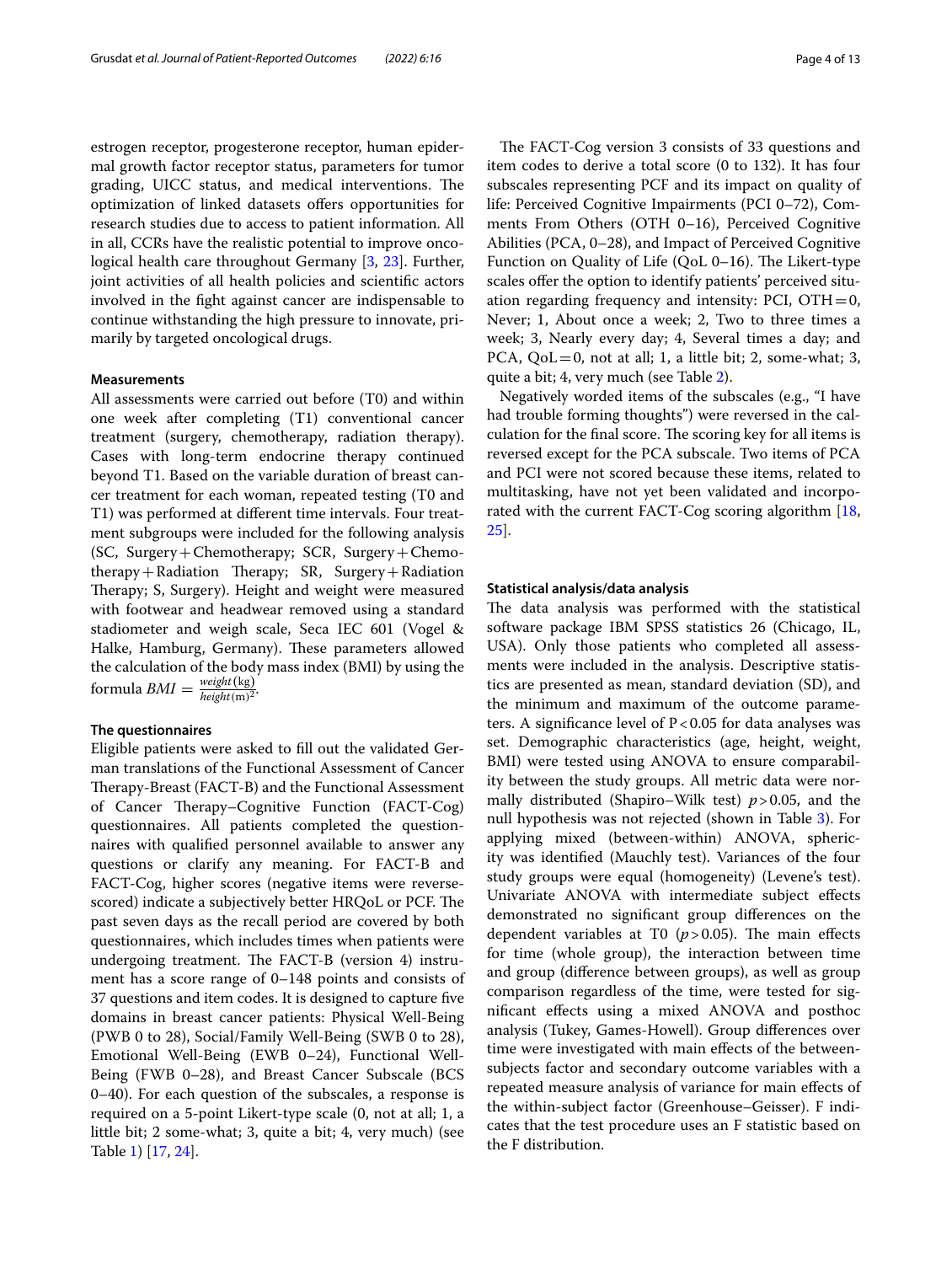|            | Subscale FACT-B (version 4) |                                                                                      |                                                                       |  |  |  |  |
|------------|-----------------------------|--------------------------------------------------------------------------------------|-----------------------------------------------------------------------|--|--|--|--|
|            |                             | Item ID Item/question                                                                | <b>Response options</b>                                               |  |  |  |  |
| <b>PWB</b> | GP1                         | I have a lack of energy                                                              | Intensity (not at all, a little bit, somewhat quite a bit, very much) |  |  |  |  |
|            | GP <sub>2</sub>             | I have nausea                                                                        |                                                                       |  |  |  |  |
|            | GP3                         | Because of my physical condition, I have trouble meeting the<br>needs of my family   |                                                                       |  |  |  |  |
|            | GP4                         | I have pain                                                                          |                                                                       |  |  |  |  |
|            | GP5                         | I am bothered by side effects of treatment                                           |                                                                       |  |  |  |  |
|            | GP <sub>6</sub>             | I feel ill                                                                           |                                                                       |  |  |  |  |
|            | GP7                         | I am forced to spend time in bed                                                     |                                                                       |  |  |  |  |
| <b>SWB</b> | GS1                         | I feel close to my friends                                                           | Intensity (not at all, a little bit, somewhat quite a bit, very much) |  |  |  |  |
|            | GS <sub>2</sub>             | I get emotional support from my family                                               |                                                                       |  |  |  |  |
|            | GS3                         | I get support from my friends                                                        |                                                                       |  |  |  |  |
|            | GS4                         | My family has accepted my illness                                                    |                                                                       |  |  |  |  |
|            | GS5                         | I am satisfied with family communication about my illness                            |                                                                       |  |  |  |  |
|            | GS <sub>6</sub>             | I feel close to my partner (or the person who is my main sup-<br>port)               |                                                                       |  |  |  |  |
|            | GS7                         | I am satisfied with my sex life                                                      |                                                                       |  |  |  |  |
| <b>EWB</b> | GE1                         | I feel sad                                                                           | Intensity (not at all, a little bit, somewhat quite a bit, very much) |  |  |  |  |
|            | GE <sub>2</sub>             | I am satisfied with how I am coping with my illness                                  |                                                                       |  |  |  |  |
|            | GE3                         | I am losing hope in the fight against my illness                                     |                                                                       |  |  |  |  |
|            | GE4                         | I feel nervous                                                                       |                                                                       |  |  |  |  |
|            | GE5                         | I worry about dying                                                                  |                                                                       |  |  |  |  |
|            | GE6                         | I worry that my condition will get worse                                             |                                                                       |  |  |  |  |
| <b>FWB</b> | GF1                         | I am able to work (include work at home)                                             | Intensity (not at all, a little bit, somewhat quite a bit, very much) |  |  |  |  |
|            | GF <sub>2</sub>             | My work (include work at home) is fulfilling                                         |                                                                       |  |  |  |  |
|            | GF3                         | I am able to enjoy life                                                              |                                                                       |  |  |  |  |
|            | GF4                         | I have accepted my illness                                                           |                                                                       |  |  |  |  |
|            | GF5                         | I am sleeping well                                                                   |                                                                       |  |  |  |  |
|            | GF <sub>6</sub>             | I am enjoying the things I usually do for fun                                        |                                                                       |  |  |  |  |
|            | GF7                         | I am content with the quality of my life right now                                   |                                                                       |  |  |  |  |
| <b>BCS</b> | B <sub>1</sub>              | I have been short of breath                                                          | Intensity (not at all, a little bit, somewhat quite a bit, very much) |  |  |  |  |
|            | B <sub>2</sub>              | I am self-conscious about the way I dress                                            |                                                                       |  |  |  |  |
|            | B <sub>3</sub>              | One or both of my arms are swollen or tender                                         |                                                                       |  |  |  |  |
|            | <b>B4</b>                   | I feel sexually attractive                                                           |                                                                       |  |  |  |  |
|            | B <sub>5</sub>              | I am bothered by hair loss                                                           |                                                                       |  |  |  |  |
|            | <b>B6</b>                   | I worry that other members of my family might someday get<br>the same illness I have |                                                                       |  |  |  |  |
|            | B7                          | I worry about the effect of stress on my illness                                     |                                                                       |  |  |  |  |
|            | B <sub>8</sub>              | I am bothered by a change in weight                                                  |                                                                       |  |  |  |  |
|            | B <sub>9</sub>              | I am able to feel like a woman                                                       |                                                                       |  |  |  |  |
|            | P <sub>2</sub>              | I have certain parts of my body where I experience pain                              |                                                                       |  |  |  |  |

# <span id="page-4-0"></span>**Table 1** Functional Assessment of Cancer Therapy-Breast (FACT-B, version 4)

Additionally, we performed the repeated-measures ANOVA for each group separately to inspect if the individual groups differed significantly ( $p$  < 0.05) between T0 and T1 (Greenhouse–Geisser). Signifcant interaction efects were reviewed with post hoc test Tukey-HSD for multiple comparisons, which allowed identifcation of groups difering from each at T0 and T1.

The effect size was calculated by using the formula:<br> *partialn*<sup>2</sup> =  $\frac{SS_{effect}}{SS{effect}+SS{error}}$ . Suggested benchmarks for interpretation of the effect size are small  $(0.1-0.3)$ , medium  $(0.3-0.5)$  and large  $(>0.5)$   $[26]$  $[26]$ . Cronbachs alpha formula:  $a = \frac{N\bar{c}}{\bar{v} + (N-1)\bar{c}}$  provided reliability of used questionnaires on the sample in this research. The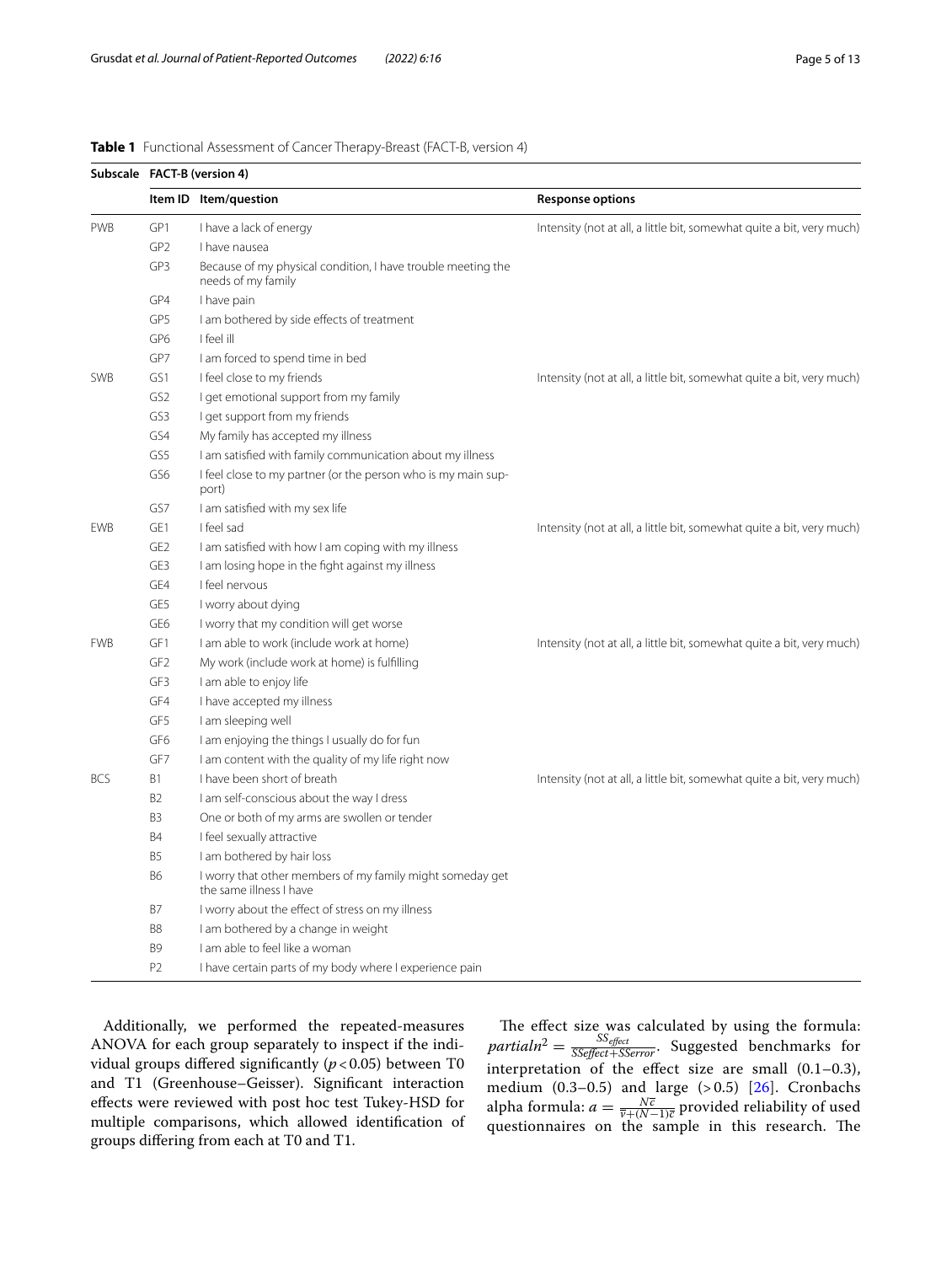<span id="page-5-0"></span>

| Table 2 Functional Assessment of Cancer Therapy-Cognitive Function (FACT-Cog, Version 3) |  |  |
|------------------------------------------------------------------------------------------|--|--|
|------------------------------------------------------------------------------------------|--|--|

|            | Subscale FACT-Cog (version 3) |                                                                                               |                                                                                                           |  |  |  |  |
|------------|-------------------------------|-----------------------------------------------------------------------------------------------|-----------------------------------------------------------------------------------------------------------|--|--|--|--|
|            | Item ID                       | Item/question                                                                                 | <b>Response options</b>                                                                                   |  |  |  |  |
| PCI        | CogA1                         | I have had trouble forming thoughts                                                           | Frequency (never, about once a week, two to three times a                                                 |  |  |  |  |
|            | CogA3                         | My thinking has been slow                                                                     | week, nearly every day, several times a day)                                                              |  |  |  |  |
|            | CogC7                         | I have had trouble concentrating                                                              |                                                                                                           |  |  |  |  |
|            | CogM9                         | I have had trouble finding my way to a familiar place                                         |                                                                                                           |  |  |  |  |
|            | CogM10                        | I have had trouble remembering where I put things, like my<br>keys or my wallet               |                                                                                                           |  |  |  |  |
|            | CogM12                        | I have had trouble remembering new information, like phone<br>numbers or simple instructions  |                                                                                                           |  |  |  |  |
|            | CogV13                        | I have had trouble recalling the name of an object while talk-<br>ing to someone              |                                                                                                           |  |  |  |  |
|            | CogV15                        | I have had trouble finding the right word(s) to express myself                                |                                                                                                           |  |  |  |  |
|            | CogV16                        | I have used the wrong word when I referred to an object                                       |                                                                                                           |  |  |  |  |
|            |                               | CogV17b I have had trouble saying what I mean in conversations with<br>others                 |                                                                                                           |  |  |  |  |
|            | CogF19                        | I have walked into a room and forgotten what I meant to get<br>or do there                    |                                                                                                           |  |  |  |  |
|            | CogF23                        | I have had to work really hard to pay attention or I would make<br>a mistake                  |                                                                                                           |  |  |  |  |
|            | CogF24                        | I have forgotten names of people soon after being introduced                                  |                                                                                                           |  |  |  |  |
|            | CogF25                        | My reactions in everyday situations have been slow                                            |                                                                                                           |  |  |  |  |
|            | CogC31                        | I have had to work harder than usual to keep track of what I<br>was doing                     |                                                                                                           |  |  |  |  |
|            | CogC32                        | My thinking has been slower than usual                                                        |                                                                                                           |  |  |  |  |
|            |                               | CogC33a I have had to work harder than usual to express myself clearly                        |                                                                                                           |  |  |  |  |
|            |                               | CogC33c I have had to use written lists more often than usual so I would<br>not forget things |                                                                                                           |  |  |  |  |
| OTH        | CogO1                         | Other people have told me I seemed to have trouble remem-<br>bering information               | Frequency (never, about once a week, two to three times a<br>week, nearly every day, several times a day) |  |  |  |  |
|            | CogO <sub>2</sub>             | Other people have told me I seemed to have trouble speaking<br>clearly                        |                                                                                                           |  |  |  |  |
|            | CogO <sub>3</sub>             | Other people have told me I seemed to have trouble thinking<br>clearly                        |                                                                                                           |  |  |  |  |
|            | CogO4                         | Other people have told me I seemed confused                                                   |                                                                                                           |  |  |  |  |
| <b>PCA</b> | CogPC1                        | I have been able to concentrate                                                               | Intensity (not at all, a little bit, somewhat quite a bit, very much)                                     |  |  |  |  |
|            | CogPV1                        | I have been able to bring to mind words that I wanted to use<br>while talking to someone      |                                                                                                           |  |  |  |  |
|            | CogPM1                        | I have been able to remember things, like where I left my keys<br>or wallet                   |                                                                                                           |  |  |  |  |
|            | CogPM2                        | I have been able to remember to do things, like take medicine<br>or buy something I needed    |                                                                                                           |  |  |  |  |
|            | CogPF1                        | I am able to pay attention and keep track of what I am doing<br>without extra effort          |                                                                                                           |  |  |  |  |
|            |                               | CogPCh1 My mind is as sharp as it has always been                                             |                                                                                                           |  |  |  |  |
|            |                               | CogPCh2 My memory is as good as it has always been                                            |                                                                                                           |  |  |  |  |
| Cog QoL    | CogQ35                        | I have been upset about these problems                                                        | Intensity (not at all, a little bit, somewhat quite a bit, very much)                                     |  |  |  |  |
|            | CogQ37                        | These problems have interfered with my ability to work                                        |                                                                                                           |  |  |  |  |
|            | CogQ38                        | These problems have interfered with my ability to do things I<br>enjoy                        |                                                                                                           |  |  |  |  |
|            | CogQ41                        | These problems have interfered with the quality of my life                                    |                                                                                                           |  |  |  |  |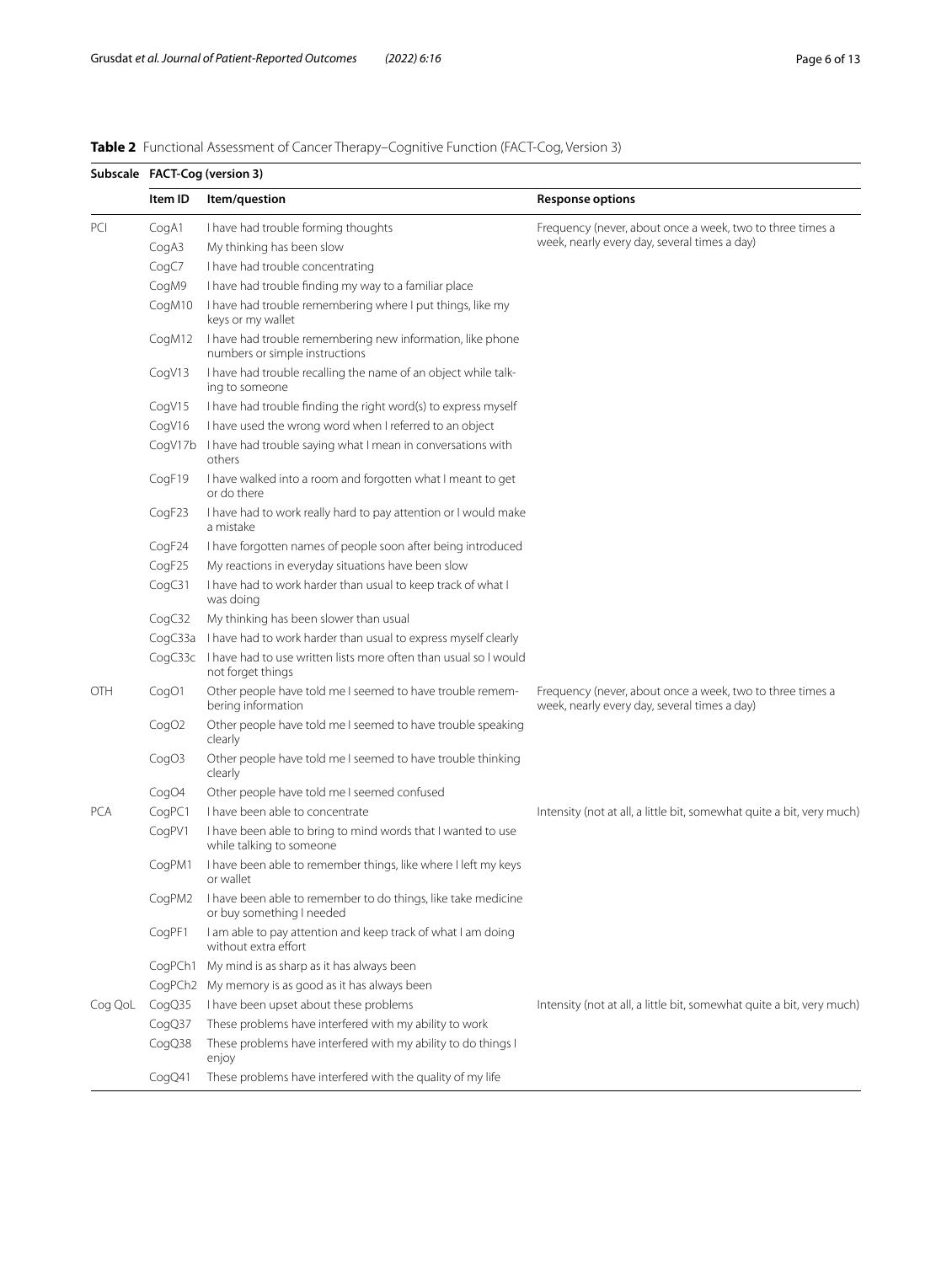<span id="page-6-0"></span>

| <b>Table 3</b> Baseline demographics and patients' clinical characteristics of n = 79 women with breast cancer |  |
|----------------------------------------------------------------------------------------------------------------|--|
|----------------------------------------------------------------------------------------------------------------|--|

| Variable                   | <b>Group SC</b>                                             | <b>Group SCR</b>                                           | <b>Group SR</b>                                             | Group S                                                     |
|----------------------------|-------------------------------------------------------------|------------------------------------------------------------|-------------------------------------------------------------|-------------------------------------------------------------|
| N. (%)                     | 22 (100.0)                                                  | 17 (100.0)                                                 | 27 (100.0)                                                  | 13 (100.0)                                                  |
| Age [years]                | $51.9 \pm 11.6$                                             | $54.4 \pm 8.5$                                             | $56.7 \pm 9.0$                                              | $55.3 \pm 7.3$                                              |
| р                          | 0.30                                                        | 0.21                                                       | 0.06                                                        | 0.28                                                        |
| Age, 30-35 years n (%)     | 2(9.1)                                                      | 0(0.0)                                                     | 0(0.0)                                                      | 0(0.0)                                                      |
| Age, 35-40 years n (%)     | 2(9.1)                                                      | 0(0.0)                                                     | 3(11.1)                                                     | 0(0.0)                                                      |
| Age, 41-49 years n (%)     | 5(22.7)                                                     | 6(45.5)                                                    | 2(7.4)                                                      | 3(23.1)                                                     |
| Age, 50-59 years n (%)     | 6(27.3)                                                     | 4(23.5)                                                    | 9(33.3)                                                     | 6(46.2)                                                     |
| Age, 60-69 years n (%)     | 7(31.8)                                                     | 7(41.2)                                                    | 13 (48.2)                                                   | 4(30.8)                                                     |
| Height [m]                 | $1.65 \pm 0.08$                                             | $1.65 \pm 0.08$                                            | $1.61 \pm 0.06$                                             | $1.63 \pm 0.08$                                             |
| р                          | 0.43                                                        | 0.77                                                       | 0.56                                                        | 0.24                                                        |
| Weight [kg]                | $72.1 \pm 14.2$                                             | $82.7 \pm 20.2$                                            | $68.6 \pm 12.4$                                             | $72.6 \pm 12.5$                                             |
| $\overline{p}$             | 0.29                                                        | 0.11                                                       | 0.66                                                        | 0.55                                                        |
| BMI [ $\text{kg m}^{-2}$ ] | $26.4 \pm 5.0$                                              | $30.5 \pm 6.8$                                             | $26.4 \pm 4.8$                                              | $27.4 \pm 4.3$                                              |
| р                          | 0.08                                                        | 0.08                                                       | 0.48                                                        | 0.17                                                        |
| $UICC n (\%)$              | IA: 5 (22.7)<br>IIA:10 (45.5) IIIA: 1 (4.6)<br>IIB: 6(27.3) | IA: 7 (41.2)<br>IIA:7(41.2)<br>IB: 2(11.8)<br>IIB: 1 (5.9) | IA: 25 (92.6)<br>IIA: 2(7.4)<br>IB: 0 (0.0)<br>IIB: 0 (0.0) | IA: 5 (38.5)<br>IIA: 8(61.5)<br>IB: 0 (0.0)<br>IIB: 0 (0.0) |
| TT (month)                 | $7.7 \pm 1.3$                                               | $10.4 \pm 1.6$                                             | $5.3 \pm 1.5$                                               | $2.5 \pm 1.6$                                               |
| Her2/neu status,<br>n(%)   | Pos. 1 (4.5)<br>Neg. 21 (94.5)                              | Pos. 2 (11.8)<br>Neg. 15 (88.2)                            | Pos. 0 (0.0)<br>Neg. 27 (100.0)                             | Pos. 13 (100.0)<br>Neg. 0 (0.0)                             |
| ER status,<br>n(%)         | Pos. 13 (59.1)<br>Neg. 9 (40.9)                             | Pos. 14 (82.4)<br>Neg. 3 (17.7)                            | Pos. 27 (100.0)<br>Neg. 0 (0.0)                             | Pos. 13 (100.0)<br>Neg. 0 (0.0)                             |
| MC, n (%)                  | 1(4.6)                                                      | 1(5.9)                                                     | 0(0.0)                                                      | 0(0.0)                                                      |
| IDC, $n$ $(\%)$            | 18 (81.8)                                                   | 16 (94.1)                                                  | 24 (88.9)                                                   | 7(53.9)                                                     |
| IDC-L, $n$ $(\%)$          | 0(0.0)                                                      | 0(0.0)                                                     | 0(0.0)                                                      | 1(7.7)                                                      |
| ILC, n (%)                 | 3(13.6)                                                     | 0(0.0)                                                     | 2(7.4)                                                      | 5(38.5)                                                     |
| ICC, $n$ $(\%)$            | 0(0.0)                                                      | 0(0.0)                                                     | 1(3.7)                                                      | 0(0.0)                                                      |
| SNB, n (%)                 | 21 (95.5)                                                   | 15 (88.2)                                                  | 27 (100.0)                                                  | 13 (100.0)                                                  |
| ALND, n (%)                | 5(22.7)                                                     | 3(17.7)                                                    | 0(0.0)                                                      | 0(0.0)                                                      |
| BCS, n (%)                 | 8(36.4)                                                     | 16(94.1)                                                   | 27 (100.0)                                                  | 0(0.0)                                                      |
| MRM, n (%)                 | 2(9.1)                                                      | 1(5.9)                                                     | 0(0.0)                                                      | 2(15.4)                                                     |
| SCM, n (%)                 | 9(40.9)                                                     | 0(0.0)                                                     | 0(0.0)                                                      | 10(76.9)                                                    |
| $BCS + SCM, n$ (%)         | 3(13.6)                                                     | 0(0.0)                                                     | 0(0.0)                                                      | 1(7.7)                                                      |
| TMX, n (%)                 | 1(4.5)                                                      | 4(23.5)                                                    | 6(22.2)                                                     | 1(7.7)                                                      |
| ALs, n (%)                 | 13 (59.1)                                                   | 9(52.9)                                                    | 20 (74.1)                                                   | 11 (84.6)                                                   |
| Neoadjuvant C, n (%)       | 10(45.5)                                                    | 9(52.9)                                                    | 0(0.0)                                                      | 0(0.0)                                                      |
| Adjuvant C, n (%)          | 13 (59.1)                                                   | 8(47.1)                                                    | 0(0.0)                                                      | 0(0.0)                                                      |
| Anth-bCTx, n (%)           | 12 (54.6)                                                   | 9(52.9)                                                    | 0(0.0)                                                      | 0(0.0)                                                      |
| TaxAnth-C, n (%)           | 10(45.5)                                                    | 8(47.1)                                                    | 0(0.0)                                                      | 0(0.0)                                                      |
| R, n (%)                   | 0(0.0)                                                      | 17 (100.0)                                                 | 27 (100.0)                                                  | 0(0.0)                                                      |

Means ± standard deviation (SD); n = number of patients (%); normally distribution (Shapiro–Wilk test)  $p$  > 0.05; SCR, Surgery + Chemotherapy + Radiotherapy; SC; SR; S; ALND, Axillary lymph node dissection; ALs, Aromatase inhibitors; Anth-bC, Anthracycline-Based Chemotherapy; BCS, Breast-conserving surgery; ER, estrogen receptor; HER2/neu, human epidermal growth factor receptor 2; ICC, invasive cribriform carcinoma; IDC, Invasive ductal carcinoma; IDC-L, invasive ductal carcinoma with lobular features; ILC, invasive lobular carcinoma; MC, Mucinous breast carcinoma; MRM, Modifed Radical Mastectomy; R, Radiotherapy; SCM, Subcutaneous mastectomy; SNB, Sentinel node biopsy; TMX, Tamoxifen; TaxAnth-C, Anthracycline-Taxane-Based Chemotherapy; TT, Time of Treatment; UICC, Union for International Cancer Control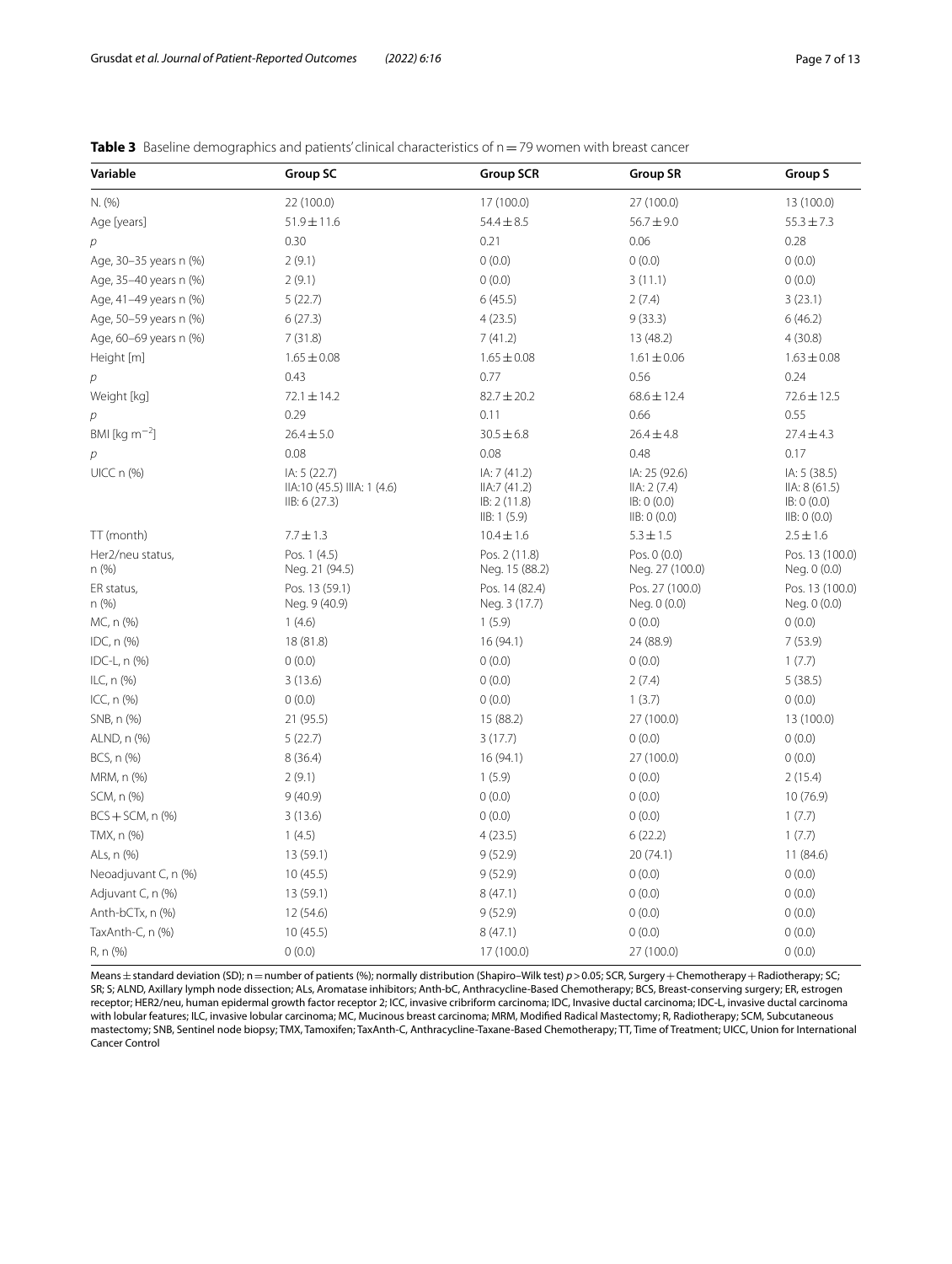measured internal consistency for FACT B (0.76) and for FACT-COG (0.84) was good to very good [[27\]](#page-12-1).

# **Results**

The Federal Clinical Cancer Registry provided patients' clinical characteristics through a comprehensive registration of tumor cases. Along with the assessed baseline demographics, data were displayed in Table [3](#page-6-0).

Seventy-nine women (100%) with breast cancer were included in the present analysis. The mean (SD) age of the total sample at diagnosis was  $54.6 \pm 9.5$  years  $(range=30$  to 69 years). The mean  $(SD)$  time interval between diagnosis of breast cancer and initial data collection before starting treatment for breast cancer (T0) was  $6.8 \pm 1.3$  days (range 5.0–9.0 days). The written informed consent for participation in this study after diagnosis was given within  $4.5 \pm 1.2$  days (range 2.0–7.0 days). All women with primary disease completed their cycles of chemotherapy, treatment sessions of radiation therapy, or cancer surgery. The mean (SD) time for completing therapy was  $6.6 \pm 3.0$  months (range 1.0–13.4 months.). After breast cancer treatment, follow-up data were collected within one week (mean  $5.7 \pm 0.8$  days, range 4.0  $-7.0$  days). The length of treatment (TT) or treatment period was defned as the time from the day of diagnosis, including treatment initiation and the disappearance of all signs of cancer in response to treatment certifed by the individual's treating health care professional. Completing breast treatment does not always mean that cancer has been cured. A treatment period lasting more than twelve months requires a review of the need for continued treatment.

## **Health-related quality of life**

The longitudinal comparison indicated a significant main (time) efect on the FACT-B and all subscales except EWB, with medium to large efect size in FACT-B and BCS presented in Table [4](#page-8-0). Regarding group allocation (individual group), T0 to T1 diferences were not significant for all four groups  $(p > 0.05)$  on SWB, EWB, and FWB. The highest on average score change for each patient (percentage) was detected in SCR ( $PWB - 30\%$ , BCS −20%, SWB −15%, FWB −20% FACT-B −19%) compared to S ( $PWB - 12\%$ , BCS  $-7\%$ , SWB  $-9\%$ , FWB −5%, FACT-B −7%). All groups showed a more than 10% reduction in PWB. More than a 10% reduction was detected in FWB in SC, SCR, and SR. Signifcant groupby-time interaction for FACT-B, FWB, BCS showed more deterioration experienced with SC and SCR than SR and S. The effect size for the primary outcome variable was small.

All groups' mean EWB ( $15.5 \pm 3.9$ ) represented around 65% of the total item score (maximum achievable amount of points; 24 points) at T0. FACT-B mean score of the overall group at T0  $(114.0 \pm 13.0)$  reached 73% of the maximum score (148 points) and 64% at T1 (FACT-B  $100.2 \pm 16.6$ ). The overall group means for EWB and FACT-B do not report the average score change for each patient in time.

# **Perceived cognitive function**

Signifcant main efect (time) was shown in FACT-Cog; PCI; OTH; PCA; QoL, with large effects sizes in FACT-Cog and PCI. Individual groups (S, SR), T0 to T1 differences were not signifcant for all subscales (*p*>0.05). Moreover, there was no signifcant efect detected in the time of S. The highest on average score change for each patient (percentage) was established for SCR (PCI −18%, OTH −15%, PCA −18%, QoL −39% FACT-Cog  $-21\%$ ) compared to S (PCI  $-2\%$ , OTH  $-2\%$ , PCA  $-2\%$ ,  $QoL+2\%$  FACT-Cog  $-1\%$ ).

A significant group  $\times$  time interaction for FACT-Cog; PCI; OTH; PCA; QoL was detected as SC and SCR presented more reductions than SR, and S. Testing partial n2 showed a medium to large efect size for FACT-Cog, PCI, OTH, PCA, and QoL. The results of the primary outcome measure, the FACT-B, and the FACT-Cog, are presented in Table [4](#page-8-0).

FACT-Cog mean score of the entire group  $(117.3 \pm 14.6)$  at T0 reached 89% of maximum score (maximum achievable amount of points; 132) and 80% at T1 (FACT-Cog  $104.9 \pm 14.7$ ).

# **Discussion**

Based on the preliminary data of the research study "Return", we analyzed the PRO measures HRQoL and PCF in women with breast cancer regarding their cancer treatments. Monitoring with the help of clinically established assessment procedures was conducted. Our main fndings provide evidence of decreased HRQoL and PCF across all groups, with the most pronounced impact in SCR following multi-modular treatment. Differences were shown in the reduced FWB, BCS, PCI, PCA, OTH, and Cog QoL of women receiving additional chemotherapy.

The significantly reduced HRQoL and PCF of women in the presented study might refect an increased demand for supportive care to compensate for the side efects of breast cancer treatment and throughout the diferent stages of therapy. The oncological care pathway in Germany includes acute medical treatment and voluntary follow-up rehabilitation in the clinical setting of three weeks immediately or at the latest three weeks after discharge of hospital treatment [\[28](#page-12-2), [29\]](#page-12-3).

Early post-diagnostic regular exercise with moderate-to-vigorous intensity may prevent unfavorable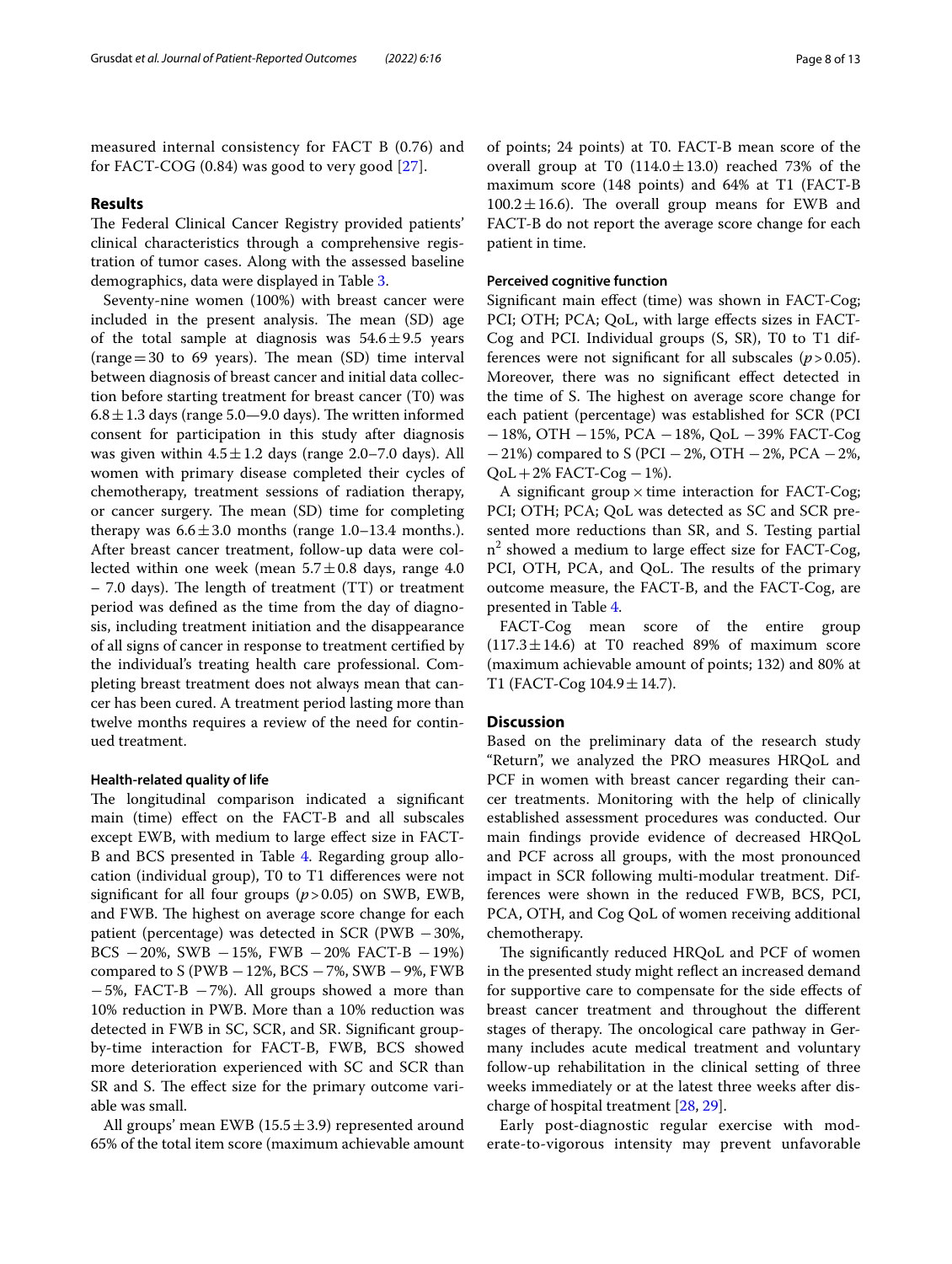<span id="page-8-0"></span>

|  |  |  |  | <b>Table 4</b> The primary outcome measures of the FACT-B and the FACT-Cog in the treatment subgroups |  |
|--|--|--|--|-------------------------------------------------------------------------------------------------------|--|
|--|--|--|--|-------------------------------------------------------------------------------------------------------|--|

| Variable   | G             | Mean (SD)        |                  | n  | Change           | IG T*       | F-T                | $F-G$              | F-GxT       | $\eta^2$    | $\eta^2$ |
|------------|---------------|------------------|------------------|----|------------------|-------------|--------------------|--------------------|-------------|-------------|----------|
|            |               | T0               | T1               |    | (%)              |             |                    |                    |             | (T)         | (GxT)    |
| FACT-B     | SC            | $114.5 \pm 13.9$ | $98.8 \pm 14.7$  | 22 | $-13.2 \pm 11.9$ | a           | 82.62***           | $0.17^{NS}$        | $4.12***$   | 0.52        | 0.14     |
| $(0-148)$  | SCR           | $116.7 \pm 12.1$ | $94.8 \pm 18.9$  | 17 | $-18.6 \pm 13.8$ | a           |                    |                    |             |             |          |
|            | SR            | $113.5 \pm 16.9$ | $103.8 \pm 19.2$ | 27 | $-8.8 \pm 8.6$   | a           |                    |                    |             |             |          |
|            | S             | $111.4 \pm 9.1$  | $103.5 \pm 13.4$ | 13 | $-7.3 \pm 7.5$   | a           |                    |                    |             |             |          |
| <b>PWB</b> | SC            | $24.7 \pm 2.1$   | $19.8 \pm 4.9$   | 22 | $-19.5 \pm 20.5$ | a           | 70.47***           | $1.35^{NS}$        | $2.26^{NS}$ | 0.48        | 0.08     |
| $(0 - 28)$ | SCR           | $23.9 \pm 2.9$   | $16.8 \pm 6.3$   | 17 | $-29.7 \pm 23.4$ | a           |                    |                    |             |             |          |
|            | SR            | $24.0 \pm 3.8$   | $20.0 \pm 5.2$   | 27 | $-16.7 \pm 17.0$ | a           |                    |                    |             |             |          |
|            | S             | $24.1 \pm 2.8$   | $21.3 \pm 4.1$   | 13 | $-11.5 \pm 12.9$ | a           |                    |                    |             |             |          |
| SWB        | SC            | $23.0 \pm 3.4$   | $20.2 \pm 3.4$   | 22 | $-11.5 \pm 14.4$ | a           | $36.35***$         | $0.86^{N5}$        | $2.60^{NS}$ | 0.33        | 0.09     |
| $(0 - 28)$ | SCR           | $24.8 \pm 3.0$   | $21.0 \pm 3.9$   | 17 | $-15.3 \pm 10.8$ | a           |                    |                    |             |             |          |
|            | ${\sf SR}$    | $22.4 \pm 3.9$   | $21.3 \pm 5.0$   | 27 | $-4.2 \pm 20.1$  |             |                    |                    |             |             |          |
|            | S             | $21.8 \pm 3.5$   | $19.9 \pm 5.0$   | 13 | $-9.1 \pm 17.2$  |             |                    |                    |             |             |          |
| EWB        | SC            | $15.2 \pm 4.8$   | $15.7 \pm 3.9$   | 22 | $+7.7 \pm 29.9$  |             | 0.47 <sup>NS</sup> | $0.09^{NS}$        | $0.16^{NS}$ | $\mathbb O$ | 0        |
| $(0 - 24)$ | SCR           | $15.8 \pm 3.1$   | $15.7 \pm 3.5$   | 17 | $+0.7 \pm 20.1$  |             |                    |                    |             |             |          |
|            | ${\sf SR}$    | $15.1 \pm 4.6$   | $15.5 \pm 4.9$   | 27 | $+3.4 \pm 22.2$  |             |                    |                    |             |             |          |
|            | S             | $15.9 \pm 2.9$   | $16.0 \pm 2.5$   | 13 | $+1.3 \pm 8.2$   |             |                    |                    |             |             |          |
| <b>FWB</b> | SC            | $19.4 \pm 6.5$   | $15.7 \pm 5.4$   | 22 | $-16.7 \pm 15.5$ | a           | 51.36***           | 0.33 <sup>NS</sup> | $3.25*$     | 0.41        | 0.12     |
| $(0 - 28)$ | SCR           | $20.9 \pm 5.2$   | $16.1 \pm 4.3$   | 17 | $-19.8 \pm 20.5$ | a           |                    |                    |             |             |          |
|            | SR            | $20.0 \pm 4.7$   | 17.7 ± 4.4       | 27 | $-10.3 \pm 11.9$ | a           |                    |                    |             |             |          |
|            | S             | $18.8 \pm 3.8$   | $17.5 \pm 3.3$   | 13 | $-5.4 \pm 12.5$  |             |                    |                    |             |             |          |
| <b>BCS</b> | SC            | $32.0 \pm 3.5$   | $27.5 \pm 4.8$   | 22 | $-14.1 \pm 12.3$ | a           | 76.11***           | $1.03^{NS}$        | $3.98*$     | 0.5         | 0.13     |
| $(0 - 40)$ | SCR           | $31.4 \pm 4.4$   | $25.2 \pm 6.3$   | 17 | $-19.7 \pm 14.8$ | a           |                    |                    |             |             |          |
|            | SR            | $32.0 \pm 4.1$   | $29.3 \pm 5.5$   | 27 | $-9.1 \pm 10.7$  | a           |                    |                    |             |             |          |
|            | S             | $30.8 \pm 4.1$   | $28.7 \pm 5.0$   | 13 | $-6.8 \pm 10.6$  | a           |                    |                    |             |             |          |
| FACT-      | SC            | $118.1 \pm 13.4$ | $100.4 \pm 11.8$ | 22 | $-14.9 \pm 6.0$  | a           | 168.53***          | $1.64^{NS}$        | 27.93***    | 0.69        | 0.53     |
| Cog        | SCR           | $117.9 \pm 11.8$ | $93.6 \pm 13.8$  | 17 | $-20.5 \pm 9.4$  | a           |                    |                    |             |             |          |
| $(0-132)$  | SR            | $116.3 \pm 14.5$ | 110.9±18.4       | 27 | $-5.1 \pm 6.6$   | a           |                    |                    |             |             |          |
|            | S             | $116.9 \pm 18.6$ | $114.5 \pm 14.9$ | 13 | $-1.3 \pm 6.5$   |             |                    |                    |             |             |          |
| PCI        | SC            | $64.2 \pm 10.0$  | $56.7 \pm 9.1$   | 22 | $-11.6 \pm 5.0$  | a           | 118.70***          | 1.09 <sup>NS</sup> | $15.07***$  | 0.61        | 0.38     |
| $(0 - 72)$ | SCR           | $64.8 \pm 7.4$   | $52.9 \pm 9.2$   | 17 | $-18.1 \pm 11.6$ | a           |                    |                    |             |             |          |
|            | ${\sf SR}$    | $64.5 \pm 7.7$   | $61.1 \pm 9.8$   | 27 | $-5.6 \pm 7.1$   | a           |                    |                    |             |             |          |
|            | S             | $64.5 \pm 10.0$  | $62.8 \pm 8.3$   | 13 | $-2.2 \pm 7.1$   |             |                    |                    |             |             |          |
| OTH        | SC            | $15.5 \pm 1.0$   | $13.7 \pm 2.0$   | 22 | $-11.9 \pm 11.7$ | a           | 55.83***           | $1.14^{NS}$        | $10.82***$  | 0.43        | 0.3      |
| $(0-16)$   | SCR           | $15.4 \pm 1.5$   | $13.1 \pm 1.7$   | 17 | $-15.0 \pm 9.5$  | a           |                    |                    |             |             |          |
|            | SR            | $15.6 \pm 0.8$   | $15.2 \pm 0.9$   | 27 | $-2.0 \pm 5.7$   |             |                    |                    |             |             |          |
|            | S.            | $15.7 \pm 0.6$   | $15.4 \pm 1.0$   | 13 | $-1.9 \pm 5.1$   |             |                    |                    |             |             |          |
| <b>PCA</b> | $\mathsf{SC}$ | $25.1 \pm 3.2$   | $20.6 \pm 3.2$   | 22 | $-17.2 \pm 11.4$ | a           | 91.45***           | $0.76^{NS}$        | $17.40***$  | 0.55        | 0.41     |
| $(0 - 28)$ | <b>SCR</b>    | $24.1 \pm 3.2$   | $19.6 \pm 3.0$   | 17 | $-18.4 \pm 7.8$  | a           |                    |                    |             |             |          |
|            | ${\sf SR}$    | $23.4 \pm 4.8$   | $22.6 \pm 5.1$   | 27 | $-3.6 \pm 8.3$   | a           |                    |                    |             |             |          |
|            | $\mathsf S$   | $24.2 \pm 4.5$   | $23.7 \pm 4.0$   | 13 | $-1.7 \pm 6.7$   |             |                    |                    |             |             |          |
| QoL        | $\mathsf{SC}$ | $13.3 \pm 2.8$   | $9.3 \pm 1.9$    | 22 | $-28.2 \pm 14.0$ | $\mathsf a$ | 85.35***           | $1.44^{NS}$        | 22.49***    | 0.53        | 0.47     |
| $(0 - 16)$ | SCR           | $13.6 \pm 2.6$   | $8.0 \pm 1.9$    | 17 | $-39.2 \pm 17.1$ | a           |                    |                    |             |             |          |
|            | ${\sf SR}$    | $12.8 \pm 3.4$   | $11.9 \pm 4.2$   | 27 | $-8.2 \pm 20.1$  |             |                    |                    |             |             |          |
|            | S.            | $12.5 \pm 4.6$   | $12.7 \pm 3.0$   | 13 | $+1.8 \pm 14.6$  |             |                    |                    |             |             |          |

Data are expressed as means ± standard deviation (SD); Change in percent (%) represent the average score change of each patient

For FACT-B and FACT-Cog, higher scores indicate a subjectively better HRQoL or PCF

SC, Surgery +Chemotherapy; SCR, Surgery + Chemotherapy + Radiation Therapy; SR, Surgery + Radiation Therapy; S, Surgery; n, number of patients; NS, not<br>significant; T, time; G, group; F–T, main effect for time group; F–G, individual group for time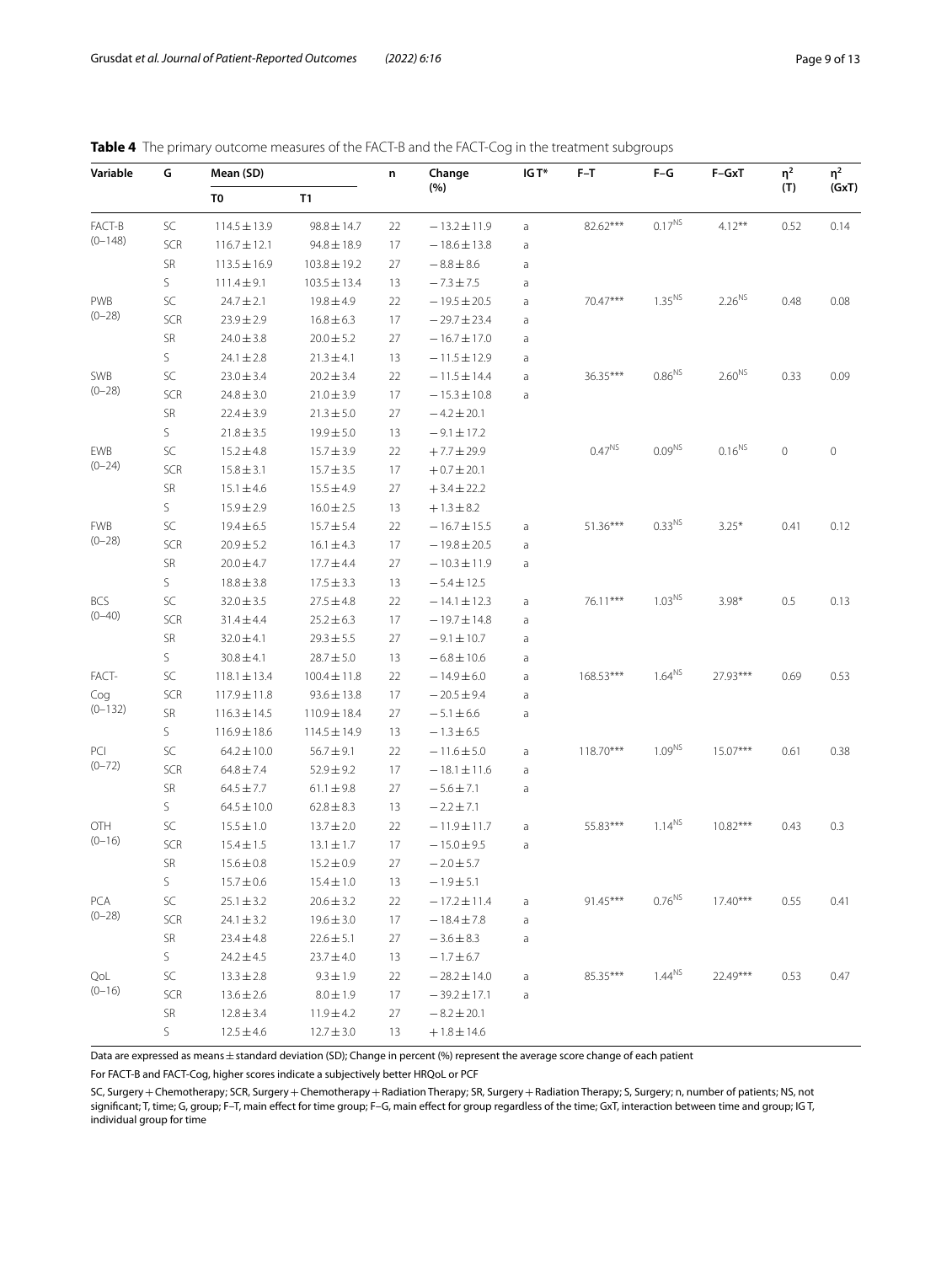**Table 4** (continued)

\**p*<0.05; \*\**p*<0.01; \*\*\**p*<0.001

"a" expresses statistically significant effects ( $p$  < 0.05) from basline to T1 of each group of the variable

impairment of patients' everyday lives and enhance tolerance to medical cancer treatments. As a complementary measure, it could contribute to satisfying therapy goals on physical function (e.g., increasing stamina, reducing restrictions). Further successful reintegration into working life and avoiding certain lifestyle factors, e.g., diet, smoking, alcohol consumption, might be facilitated. Exercise sessions carried out by specialist therapists show substantial advantages over unsupervised physical activities [[30](#page-12-4)–[33](#page-12-5)].

A reduction of 2–3 points in the FACT-B subscales is considered a meaningful change that patients perceive as harmful, leading the clinician to initiate modifcations [[24](#page-11-20), [34\]](#page-12-6). Care practitioners with diferent specialties such as a nurse, medical doctor, pathologist, oncologist, radiotherapist, psycho-oncologist, physician assistant, pharmacist, and physical therapist should decide in regular multidisciplinary tumor conferences (MTCs) on cancer patient's management plans. The exchange of best practices for this type of care is multifactorial and requires extra effort in coordination, communication, and cooperation between health care providers [\[35](#page-12-7)].

Systematic observing PRO with the FACT-B was feasible in patients with diferent treatment conditions. Moreover, due to its reliability and time efficiency, identifying patients with decreased quality of life scores within one week after completing cancer therapy turned out to be possible. Thus patients were continuing endocrine therapy persisting adverse events may be expected, which warrants closer examination beyond the time frame chosen in this study to prevent further decline [[36](#page-12-8)]. In this context, late-occurring manifestations associated with radiotherapy, e.g., coronary artery disease, pericarditis, and myocardial dysfunction, have to be considered [\[37](#page-12-9), [38\]](#page-12-10).

Although there is rising awareness of capturing treatment-related QoL of breast cancer patients in scientifc studies, monitoring PROs are not yet part of routine oncology practice  $[15, 16]$  $[15, 16]$  $[15, 16]$ . This leads to the assumption that disorders are not consistently recognized. Dismissing patient experiences as an understandable reaction to a life-threatening illness may reduce the success of therapeutic outcomes, which in the worst case negatively afects breast cancer prognosis [\[39](#page-12-11)]. Patients who underwent adjuvant chemotherapy experienced signifcantly unmet sexuality needs, poor physical, functional wellbeing, and more severe breast cancer-specifc concerns. It transpired that details of treatment modalities lead to a more diversifed assessment of the patient's perceived situation.

Based on the response behavior, dimensional reductions were detected. A lower PWB at T1 was associated with pain, lack of energy, illness, and being forced to spend time in bed. Some of the poor PWB and BCS incidences may be short-term and were related to all treatments, particularly surgery and radiation therapy. Nonetheless, a signifcant decrease in BCS is accompanied by an inability to feel like a woman. These results may be related to possible chemotherapy-induced menopausal symptoms, infuencing sexual interest and desire [[40,](#page-12-12) [41](#page-12-13)].

Furthermore, the long time of receiving cancer treatment and younger age may increase lifestyle stresses, such as lack of ability to work, child care, or elderly care. Additionally, women felt anxious by changing weight, hair loss, and swollen arms. These findings are attributed to the cancer-specifc drug [[42\]](#page-12-14) combined with surgical treatment  $[43]$  $[43]$ . Studies showed that about 40% of women with lymph node removal followed by radiation therapy develop secondary lymphedema. Participation in regular physical activity as soon as possible is recommended to stimulate lymphatic circulation, preferably 2–3 weeks after surgery [[44\]](#page-12-16)

In consequence of signifcantly reduced FWB, patients had a hard time accepting the illness or could not work and enjoy daily activities (e.g., I am enjoying the things I usually do for fun). It is very likely that a fatigue disorder occurred, described by multifactorial symptoms [\[45](#page-12-17)]. Supportive forms such as pain therapy  $[46]$  $[46]$  $[46]$ , nutritional medicine [\[47](#page-12-19)], exercise therapy (e.g., yoga)[[48\]](#page-12-20) should be implemented in breast cancer patients after completion or during cancer treatment. Especially women receiving chemotherapy reported reduced satisfaction with their sex life, communication about the illness, and experiences of less support from family and friends (SWB). Avoiding discussing the challenges of cancer may become burdensome [[49](#page-12-21)]. Most patients prefer to receive information from a nurse or primary care provider about the impact on intimacy and sexuality shortly after treatment starts [[50\]](#page-12-22). Breast cancer patients receiving active treatment can face many social-emotional challenges and limiting consequences in the HRQoL related to surgical treatment. The increased fear of recurrence, cancer-related distress and body image dissatisfaction are refected in signifcantly lower scores.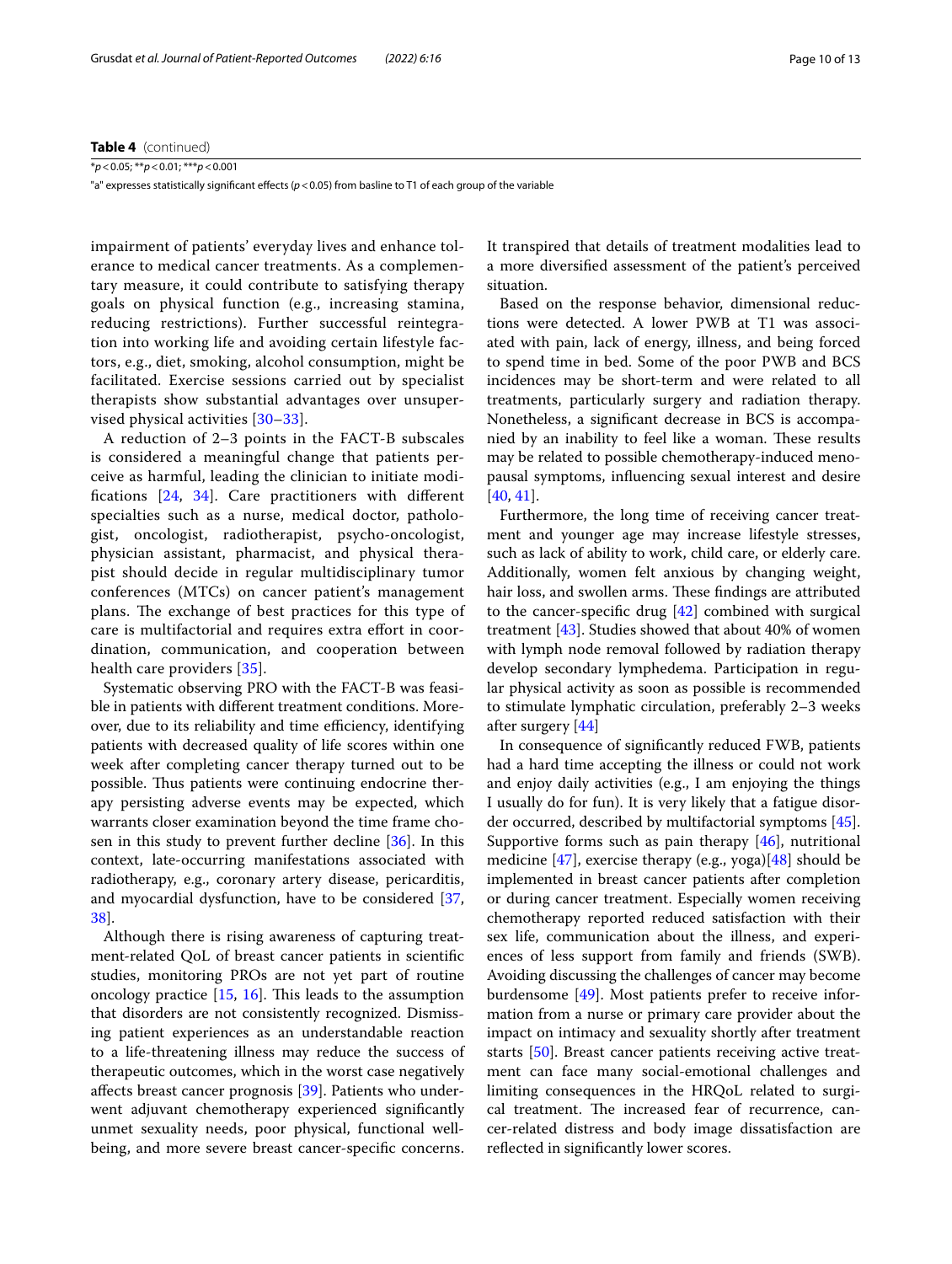the attitude of helplessness and hopelessness is progressing. Transparency on mental disorders and identifying patients at risk is all too often lacking [[51,](#page-12-23) [52](#page-12-24)]. We found reduced PCF prior to cancer treatment in the

subgroups using the FACT-Cog to evaluate changes. Differences may be explained by emotional distress associated with the breast cancer diagnosis, causing disrupted functional dynamics [\[53](#page-12-25), [54\]](#page-12-26).

Patients receiving chemotherapy experienced an adverse efect on verbal fuency and processing information. Additionally, a majority of people with whom they were interacting told them that they might have trouble thinking clearly or seemed to be confused. The restrictive PCI impacted QoL (e.g., "I have been upset about these problems") and may fuel a vicious cycle of tighter capital, job losses, and the inability to handle instrumental activities of daily living. Concerns about completing education or meeting job requirements to secure fnancial stability can be debilitating, leading to withdrawal from social life to avoid stigmatization [\[55](#page-12-27)]. Women need to receive information about the possible efects of memory loss and advice about coping methods [\[56\]](#page-12-28).

Underlying mechanisms resulting in lower PCF might be infuenced by the state of an infammatory tumor [\[57](#page-12-29)], changes in hormone levels [\[58](#page-12-30)], attentional fatigue, and neurotransmitter deregulation [\[59](#page-12-31)]. Findings within the chemotherapy-exposed groups may be traced back to neurotoxicity causing neurologic damage [\[60\]](#page-12-32), cancerrelated cognitive impairment (CRCI) [[12,](#page-11-10) [61\]](#page-12-33), and inter-hemispheric transfer deficits [\[62\]](#page-12-34). However, the origin of CRCI often remains unclear and is not fully understood.

Exercise therapy interventions, individually adapted to the ftness and treatment phase, may counteract the loss of self-confdence and help cope with illness-related symptoms [\[63\]](#page-12-35). Frequently exercising of overweight breast cancer survivors showed a positive relationship between BMI and PCI [\[64\]](#page-12-36).

Nonetheless, the evidence of studies focusing on improving CRCI with exercise treatment is limited [\[65](#page-12-37), [66\]](#page-12-38). In the light of apparent cognitive defcits, study designs should employ baseline assessments to detect changes accurately. More research is needed to identify how clinical characteristics, including older age, obesity, dietary supplements, stage of cancer, and side efects of chemotherapy, contribute to an increased risk of impairment.

This study adds to the existing literature on patient experiences of cancer care. A clear beneft was that patient-orientated indicators could be assessed quickly and efficiently. By carefully comprehending patients' treatment conditions, prospective capturing of patientperceived circumstances may be improved. The present study results show the importance and the need for differencing between treatments. Studies in larger populations are necessary to guide support based on the medical intervention received.

Knowledge of treatment-specifc PRO could serve as a basis for decision-making. The challenge, of course, is to shift from an intuitive approach based on the individual situation to an evidence-based one described by a large number of patients with similar clinical characteristics. This means that every woman with breast cancer could beneft from the generalizable fndings of a larger cohort.

Assessing the PCF with the FACT-Cog and the HRQoL with FACT-B should be integrated as a standard measure in women with breast cancer for advanced classifcations and standardized defnitions of CRCI and health status. Measuring HRQoL and PCF may give multidisciplinary health care professionals guidance for determining the individualized needs of women with breast cancer. The most appropriate supportive care modalities and timing for implementation are required for a beneficial approach in subsequent oncological rehabilitation treatment.

# **Limitations**

There are limitations to this study as we could not include an additional follow-up analysis. The findings can only be considered preliminary since the number of patients, especially in S, was small  $(n=13)$ . Future investigations are necessary for the generalizability of our results. Treatment groups may not represent all cancer patients, especially not those with severe course of illness. Socioeconomic status, age, BMI, and UICC stage were not investigated as possible modifying factors. A multivariable risk-stratifed approach identifying causal inference of reduced FACT-B and FACT-Cog may upgrade the interpretation of data. Measurements in sexuality represent unmet needs and discontent; hence this study's results cannot be compared with those of other studies regarding sexual function.

# **Conclusion**

In summary, women with breast cancer presented a decreased HRQoL and PCF across all groups, with the most pronounced deterioration in SCR following a multimodal treatment. Signifcant group-by-time interaction was particularly noticeable in FWB, BCS, PCI, PCA, and Cog QoL. Based on our fndings, multidisciplinary support initiated early in breast cancer therapy, especially for women undergoing combined cancer treatment, is needed. Permanent adoption of PRO in oncology practice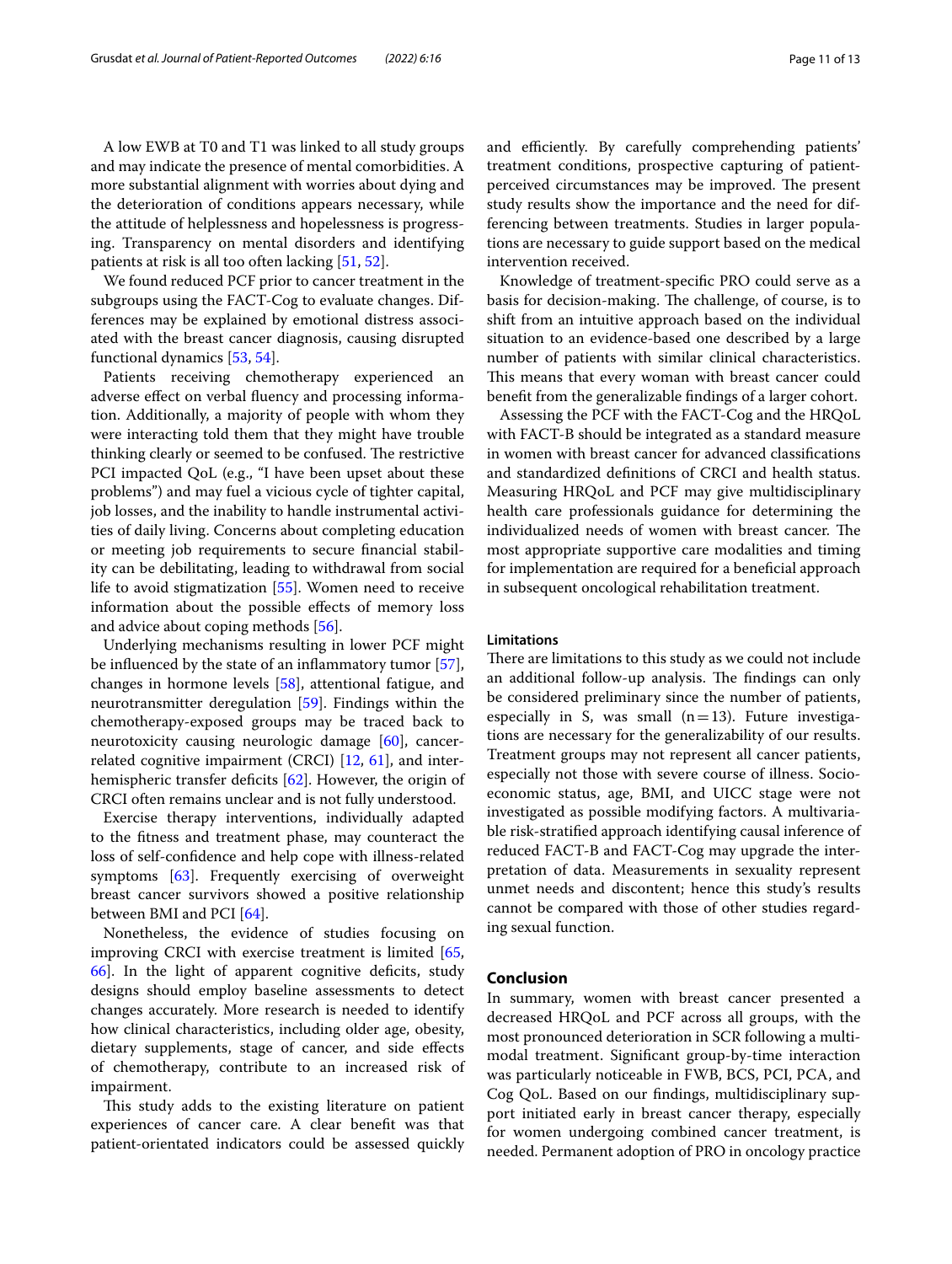may increase the transparency of patients' perceived circumstances, leading to personalized and optimized acute and survivorship care.

#### **Acknowledgements**

Not applicable.

#### **Authors' contributions**

NPG performed data collection, management, analysis, and manuscript writing. AS helped in data analysis, manuscript editing and provided scientifc oversight. MT, JS, and MH helped collect data; BS supplied clinical data and performed data management. PRW and HS provided editorial assistance. All authors have read and approved the fnal manuscript.

#### **Funding**

Open Access funding enabled and organized by Projekt DEAL. This study was not supported by any funding.

## **Availability of data and materials**

The datasets used or/and analyzed during the current study are available from the corresponding author on reasonable request.

#### **Declarations**

#### **Ethics approval and consent to participate**

Study approval statement: This study was performed in line with the principles of the Declaration of Helsinki. Approval was granted by the Ethical Review Board of Chemnitz University of Technology (reference number: V-182-17-AS-Tumor-20012017). The study is registered with the German Clinical Trials Register (ID: DRKS00014263). Consent to participate: All participants included in this study obtained written informed consent.

#### **Consent for publication**

Not applicable.

#### **Competing interests**

The authors declare that they have no competing interests.

#### **Author details**

<sup>1</sup> Professorship of Sports Medicine/Sports Biology, Institute of Human Movement Science and Health, Faculty of Behavioral and Social Sciences, Chemnitz University of Technology, Thüringer Weg 11, 09126 Chemnitz, Saxony/Sachsen, Germany. <sup>2</sup> Rotes Kreuz Krankenhaus, Red Cross Hospital, Chemnitz-Rabenstein, Germany. <sup>3</sup> Clinical Cancer Registry, Tumorzentrum Chemnitz e.V., Chemnitz, Germany. <sup>4</sup>Department of Sport, Health Sciences and Social Work, Oxford Brookes University, Oxford, UK.<sup>5</sup> Department of Urology and Urooncology, Vogtland-Klinik, Bad Elster, Germany.

#### Received: 20 October 2021 Accepted: 9 February 2022 Published online: 21 February 2022

## **References**

- <span id="page-11-0"></span>1. Mubarik S, Yu Y, Wang F, Malik SS, Liu X, Fawad M, Shi F, Yu C (2021) Epidemiological and sociodemographic transitions of female breast cancer incidence, death, case fatality and DALYs in 21 world regions and globally, from 1990 to 2017: an age-period-cohort analysis. J Adv Res
- <span id="page-11-1"></span>2. Ferlay J, Colombet M, Soerjomataram I, Parkin DM, Piñeros M, Znaor A, Bray F (2021) Cancer statistics for the year 2020: an overview. Int J Cancer
- <span id="page-11-2"></span>3. Barnes B, Kraywinkel K, Nowossadeck E, Schönfeld I, Starker A, Wienecke A, Wolf U (2016) Bericht zum Krebsgeschehen in Deutschland 2016. Robert Koch-Institut.<https://doi.org/10.17886/rkipubl-2016-014>
- <span id="page-11-3"></span>4. Katalinic A, Eisemann N, Kraywinkel K, Noftz MR, Hübner J (2020) Breast cancer incidence and mortality before and after implementation of the German mammography screening program. Int J Cancer 147(3):709–718
- <span id="page-11-4"></span>5. Thorn DR, Hess ARL (2021) Outpatient breast cancer treatment after the hospital: what's next?-Adjuvant medical therapies, management of side efects and common fears, planing and coordination of optimal

follow-up care in view of current guidelines. Therapeutische Umschau Revue Therapeutique 78(3):136–144

- <span id="page-11-5"></span>6. Gold M, Dunn LB, Phoenix B, Paul SM, Hamolsky D, Levine JD, Miaskowski C (2016) Co-occurrence of anxiety and depressive symptoms following breast cancer surgery and its impact on quality of life. Eur J Oncol Nurs 20:97–105
- <span id="page-11-6"></span>7. Warren LE, Miller CL, Horick N, Skolny MN, Jammallo LS, Sadek BT, Shenouda MN, O'Toole JA, MacDonald SM, Specht MC (2014) The impact of radiation therapy on the risk of lymphedema after treatment for breast cancer: a prospective cohort study. Int J Radiat Oncol Biol Phys 88(3):565–571
- <span id="page-11-7"></span>8. Kubo Y, Naito T, Mori K, Osawa G, Aruga E (2017) Skeletal muscle loss and prognosis of breast cancer patients. Support Care Cancer 25(7):2221–2227
- <span id="page-11-8"></span>9. Smit A, Coetzee BJ, Roomaney R, Bradshaw M, Swartz L (2019) Women's stories of living with breast cancer: a systematic review and meta-synthesis of qualitative evidence. Soc Sci Med 222:231–245
- <span id="page-11-9"></span>10. Hermelink K (2015) Chemotherapy and cognitive function in breast cancer patients: the so-called chemo brain. J Natl Cancer Inst Monogr 2015(51):67–69
- 11. Janelsins MC, Kohli S, Mohile SG, Usuki K, Ahles TA, Morrow GR. An update on cancer-and chemotherapy-related cognitive dysfunction: current status. In: Seminars in oncology, 2011. vol 3. Elsevier, pp 431–438
- <span id="page-11-10"></span>12. Ahles TA, Root JC, Ryan EL (2012) Cancer-and cancer treatment–associated cognitive change: an update on the state of the science. J Clin Oncol 30(30):3675
- <span id="page-11-11"></span>13. Yao C, Bernstein LJ, Rich JB (2017) Executive functioning impairment in women treated with chemotherapy for breast cancer: a systematic review. Breast Cancer Res Treat 166(1):15–28
- <span id="page-11-12"></span>14. Myers JS. Cancer-and chemotherapy-related cognitive changes: the patient experience. In: Seminars in oncology nursing, 2013. vol 4. Elsevier, pp 300–307
- <span id="page-11-13"></span>15. van Egdom LS, Oemrawsingh A, Verweij LM, Lingsma HF, Koppert LB, Verhoef C, Klazinga NS, Hazelzet JA (2019) Implementing patient-reported outcome measures in clinical breast cancer care: a systematic review. Value Health 22(10):1197–1226
- <span id="page-11-14"></span>16. Park J-H, Jung YS, Kim JY, Bae SH (2021) Determinants of quality of life in women immediately following the completion of primary treatment of breast cancer: a cross-sectional study. PLoS ONE 16(10):e0258447
- <span id="page-11-15"></span>17. Hahn EA, Segawa E, Kaiser K, Cella D, Smith BD (2015) Validation of the Functional Assessment of Cancer Therapy-Breast (FACT-B) quality of life instrument. Am Soc Clin Oncol
- <span id="page-11-21"></span>18. Brady MJ, Cella DF, Mo F, Bonomi AE, Tulsky DS, Lloyd SR, Deasy S, Cobleigh M, Shiomoto G (1997) Reliability and validity of the Functional Assessment of Cancer Therapy-Breast quality-of-life instrument. J Clin Oncol 15(3):974–986
- <span id="page-11-16"></span>19. Bitton A, Onega T, Tosteson AN, Haas JS (2014) Toward a better understanding of patient-reported outcomes in clinical practice. Am J Manag Care 20(4):281
- <span id="page-11-17"></span>20. Mensah J, Graeven U, Wesselmann S (2017) Nationales Zertifizierungsprogramm Krebs Der Onkologe 23(9):711–718
- 21. Pappot H, Baeksted CW, Nissen A, Knoop A, Mitchell SA, Christensen J, Hjollund NH, Johansen C (2021) Clinical efects of assessing electronic patient-reported outcomes monitoring symptomatic toxicities during breast cancer therapy: a nationwide and population-based study. Breast Cancer.<https://doi.org/10.1007/s12282-021-01244-x>
- <span id="page-11-18"></span>22. Maratia S, Cedillo S, Rejas J (2016) Assessing health-related quality of life in patients with breast cancer: a systematic and standardized comparison of available instruments using the EMPRO tool. Qual Life Res 25(10):2467–2480
- <span id="page-11-19"></span>23. Helou A (2014) Krebsfrüherkennung im Nationalen Krebsplan. Bundesgesundheitsblatt - Gesundheitsforschung - Gesundheitsschutz 57(3):288– 293. <https://doi.org/10.1007/s00103-013-1902-3>
- <span id="page-11-20"></span>24. Webster K, Cella D, Yost K (2003) The Functional Assessment of Chronic Illness Therapy (FACIT) Measurement System: properties, applications, and interpretation. Health Qual Life Outcomes 1(1):1–7
- <span id="page-11-22"></span>25. Von Ah D, Tallman EF (2015) Perceived cognitive function in breast cancer survivors: evaluating relationships with objective cognitive performance and other symptoms using the functional assessment of cancer therapy—cognitive function instrument. J Pain Symptom Manage 49(4):697–706